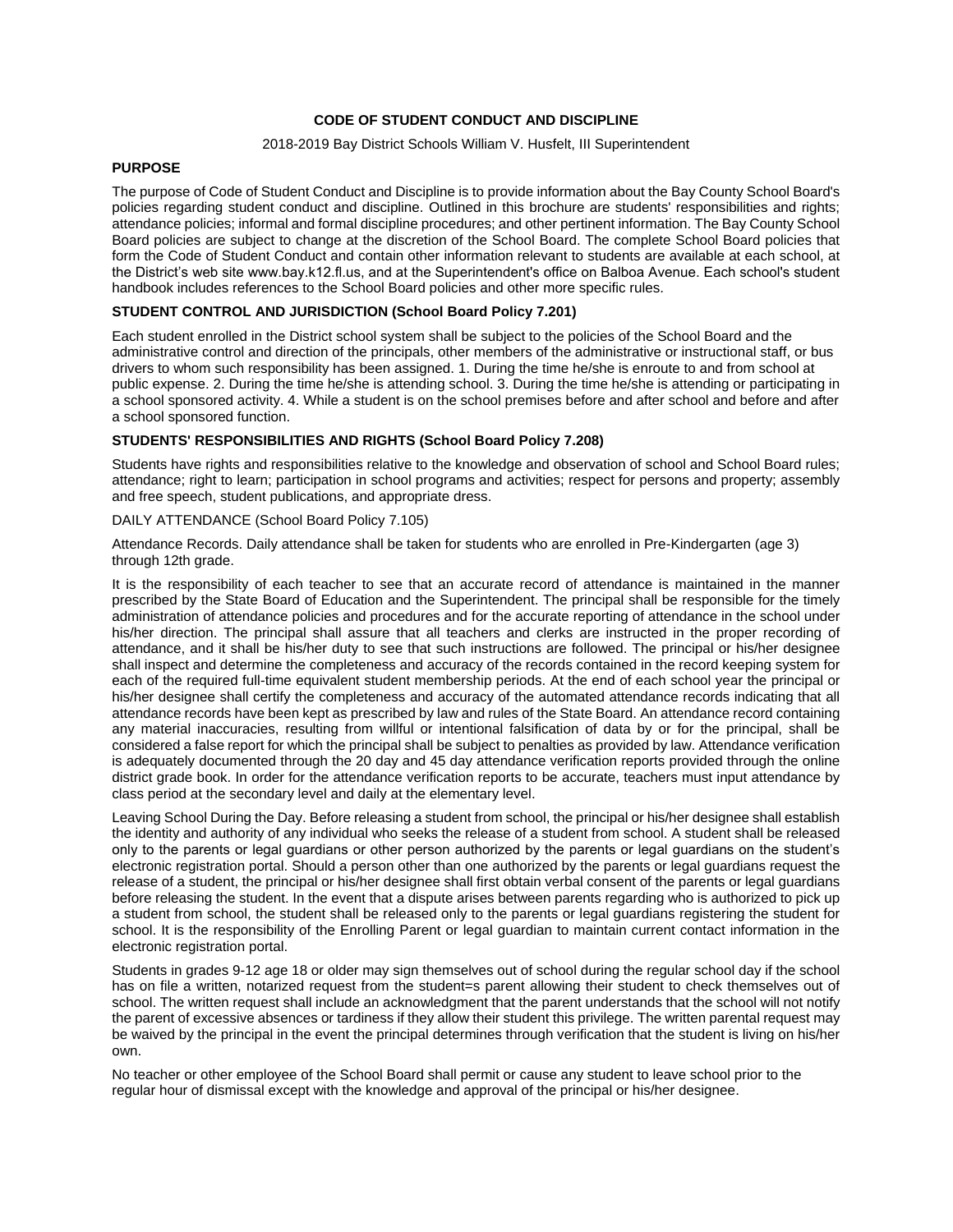At the discretion of the principal, the parents/guardians may be asked to physically sign the student out. Parents/Guardians must have a picture ID to prove they have authority to remove the student from campus.

No student may be excused from school during regular school hours in order to take private lessons, except as provided herein.

All school campuses shall be closed during lunch periods. Each school year, the principal may request an exemption for eligible eleventh and twelfth grade students. If the exemption is approved by the school board, students must have a written notarized parent/guardian authorization form on file.

No student shall be sent from the campus during the school day to perform errands or to act as a messenger, except with the prior approval of the principal. Approval shall be given only for urgent and necessary school business.

Tardiness. Each student is responsible for regular and punctual class attendance. Students must be inside the classroom by the end of the ringing of the tardy bell in order not to be considered tardy. Students who leave more than 15 minutes before a class is over will be given an Early Departure. Chronic tardiness will be investigated by a designated school representative.

Absences. By the next school day after the absence, it shall be the responsibility of the parents or legal guardians to notify the school regarding the reason for each absence. The school principal or his/her designee shall contact the student's parent or guardian to determine the reason for any absence for which the reason is unknown. Justification will be evaluated based on the policy below regarding excused or unexcused absences. The final decision for approval will rest with the school principal.

Attendance Codes. Absences, Tardies and Early Departures shall be recorded with the following codes, as defined in this policy:

A - Absent (Adult use only-Tom P. Haney Technical Center) B - Administrative Leave (excused) E - Excused Absence F - Family Leave – Preapproved (excused) H - Hospital/Homebound I - In-School Suspension (excused) NS - No Show (used only during the beginning of the district school year No Show period as determined by Bay District Management Information Systems (MIS) department) O - Out-of-School Suspension (unexcused) P - Present (Adult use only) R - Religious Leave (excused) S - School Function Leave (excused) T - Tardy (unexcused) U - Unexcused Absence V - Tardy (excused) X - Early Departure (≥ 15 minutes)

Excused Absences, Tardies or Early Departures. For an absence to be considered as excused, documentation must be filed with the principal's office within three (3) days of the absence. Excused absences, Tardies or Early Departures may be given for the following reasons:

1. Death in the family or other bona fide family emergency. 2. Illness of student. A written statement from a physician that the student is under the supervision of the physician and that the student's condition justifies the number of days absent may be required after a total of five (5) days of absences (absences do not have to be consecutive). 3. Appointments for medical or dental care (physician's statement required.) 4. Visits to licensed therapist. 5. Legal reasons. 6. Pre-approved family leave. Requests for family leave must be in writing and approved before the student is to be absent and must comply

with the following criteria. A. The student must have a C average or higher in all classes for the grading period. B. It must be demonstrated that the leave cannot be taken during school breaks. C. The requested leave cannot be for more than five (5) days per school year and may not be during semester/term exam days and/or

#### during state assessments.

School Function Leave. Students shall be granted School Function Leave (excused leave) for school sanctioned events, including but not limited to:

1. School sanctioned activities. 2. Approved educational trips. 3. Curriculum related field trips with teacher chaperones and with principal approval. 4. Functions which the student is administratively recognized as a representative of a school.

Administrative Leave. Students shall be granted Administrative Leave (excused leave) for occasions which the principal feels are appropriate, including but not limited to:

1. Trips for college recruitment should be scheduled when school is not in session. The administration may make an exemption if the college

has a planned program for a specific day or if the student has a specific appointment with a college official that is validated in writing. 2. Trips for military recruitment should be scheduled when school is not in session. The administration may make an exception if the recruiter

makes arrangements with an administrator prior to the student being out of school. 3. Temporary Administrative Leave of a student, initiated by the principal, prior to the conclusion of a misconduct violation investigation. The principal may temporarily assign a student to Administrative Leave while completing the misconduct violation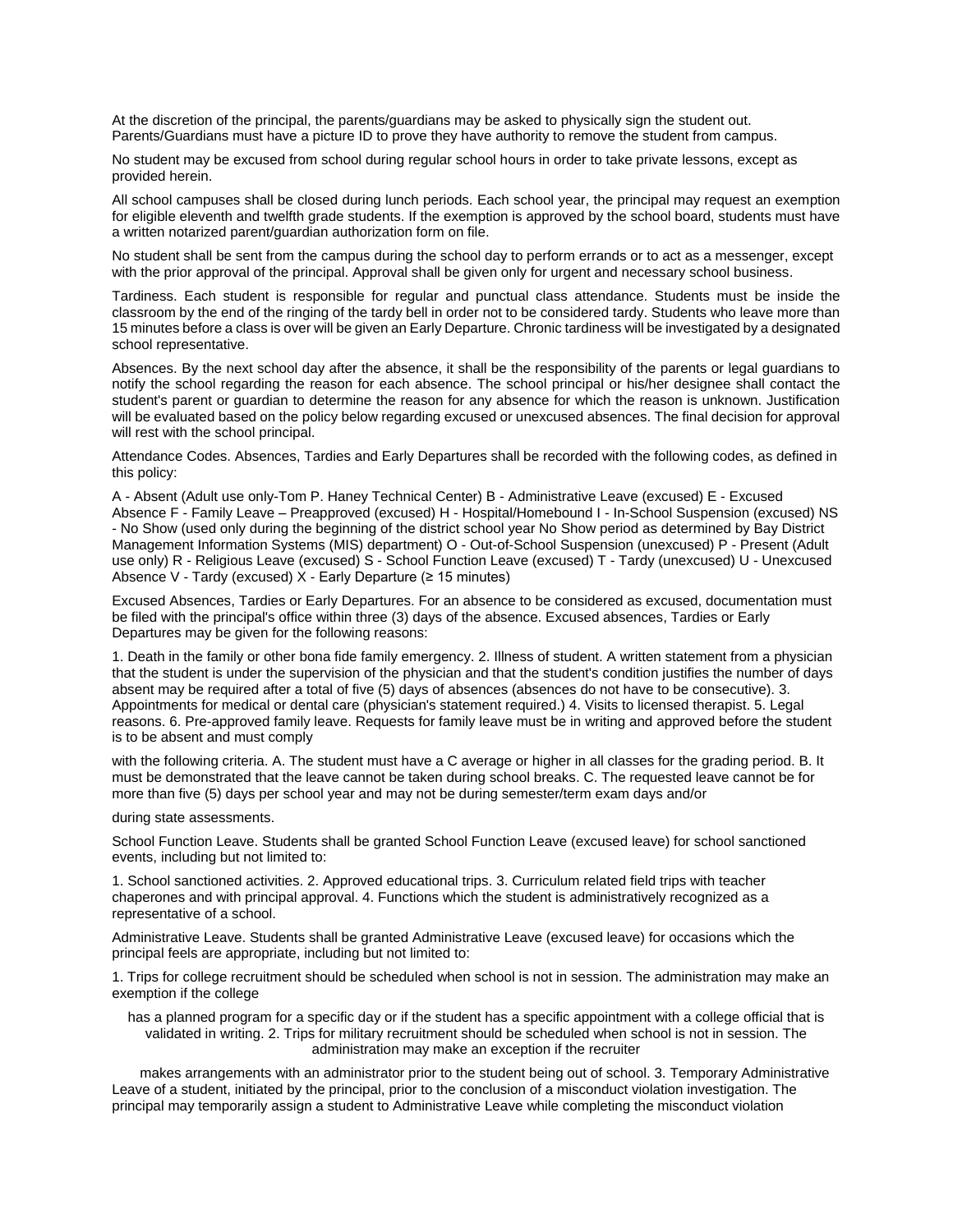investigation. When temporary Administrative Leave is necessary, the principal or designee shall inform the parents or legal guardians by the most rapid means (including telephone). As soon as feasible under the circumstances, the principal or designee shall hold a conference with the student or parents or legal guardians.

Religious Leave. Students shall be excused from any examination, study, or work assignment for observance of a religious holiday, religious instruction or because the tenets of his/her religion forbid secular activity at such time. No adverse or prejudicial effects shall result to any student who avails him/herself to the provisions of this rule. Major religious holidays include, but are not limited to: Rosh Hashanah, Christmas, Epiphany, Yom Kippur, Sukkot, Ash Wednesday, Palm Sunday, Shmini Atzeret, Simchat Torah, Good Friday, Easter, Passover, Shavout, Vietnamese New Year, Kwanza, and Ramadan.

1. A student with the written consent of his/her parents or legal guardians, or a student who has attained the age of majority, upon application of the student, may be excused from attendance in school in grades 9-12 for a period not to exceed one (1) hour, during each school day to

participate in religious instruction at his/her place of worship or at any other suitable place away from school property designated by the religious group, church, or denomination. Responsibility for transportation of students released for religious instruction shall be that of the parents or legal guardians. Written consent shall consist of request for the release of the student; assumption of responsibility for the student while off the school campus; and identification of the person or institution to which the student is to be released. 2. Student in grades K-12, upon written request of his/her parents or legal guardian, may be released from school in order to participate in a

#### religious observance.

Unexcused Absences. Unexcused absences are those absences that are not justified according to the rules of this policy by the parent or legal guardian. In addition, truancy, and/or skipping are considered unexcused absences. Skipping class is defined by one or more of the following criteria:

1. Failure to check out when leaving school before the end of the official school day. 2. Absent from class without parents or legal guardians knowledge and/or permission. 3. Absent from class without teacher knowledge and/or permission.

Unexcused Absences and Athletic Eligibility. If a student has had at least five (5) unexcused absences within a calendar month, or ten (10) unexcused absences within a ninety (90) calendar day period, the principal shall, unless there is clear evidence that the absences are not a pattern of non- attendance, refer the case to the school's child study team to determine if early patterns of truancy are developing. If the attendance child study team, after examining the student's attendance records and seeking input from the parent and the student's teachers, finds that a pattern of non-attendance has developed, they will notify the principal and/or designee who will then notify the student, parent, and athletic director that the student will be suspended from all extra-curricular activities until the end of the current grading period or until the student fulfills the terms of an attendance agreement (FHSAA Policy 9.2.1.1. requires regular school attendance).

Unexcused Absences and Extracurricular Activities. Students with four (4) or more unexcused absences in a 9 week grading period (block schedule) or eight (8) or more unexcused absences in an 18 week grading period (7 period day) shall be placed on Administrative Probation, which shall include denial of participation in extracurricular activities through the end of the current grading period.

Appeals. A parent or student may appeal within five (5) days of notification a decision to classify an absence as unexcused by notifying the principal in writing.

Make Up Work - Excused Absences. Students are expected to make up all work missed during excused absences. The student must contact the teacher on the first day back in school in order to make arrangements to make up the work within five (5) school days. The teacher and/or the principal may grant additional time for making up work if warranted by the individual situation. All assignments including tests and exams announced in advance of the student's absence must be made up on the day the student returns to school. Teachers have the prerogative to require a student on school or administrative leave to complete work assigned in advance of the leave.

Makeup Work - Unexcused Absences. Students are responsible for making up all work missed, including tests and exams, during an unexcused absence. If the unexcused absence is due to a suspension of one to three (1-3) days, the student must contact the teacher upon the student's return to class to make arrangements to make up within five (5) school days work missed. Parent(s)/guardian(s) of students suspended for more than three (3) days are responsible for contacting the school by the end of the third day of suspension and obtaining the missed work assignments. All work must be completed and returned to the classroom teacher upon the student's return to school.

Attendance Incentive. Students on a block schedule in grades 9-12 with perfect attendance including the day of the exam in a 9 week grading period and an average of 85% and above or students in grades 9-12 with no Unexcused Absences and no more than three Excused Absences including the day of the exam in a 9 week grading period and an average of 90% or above may elect to drop the semester exam or a test or project grade from the current grading period which does not count for more than 1/7 of the student's grade in that class within the current grading period.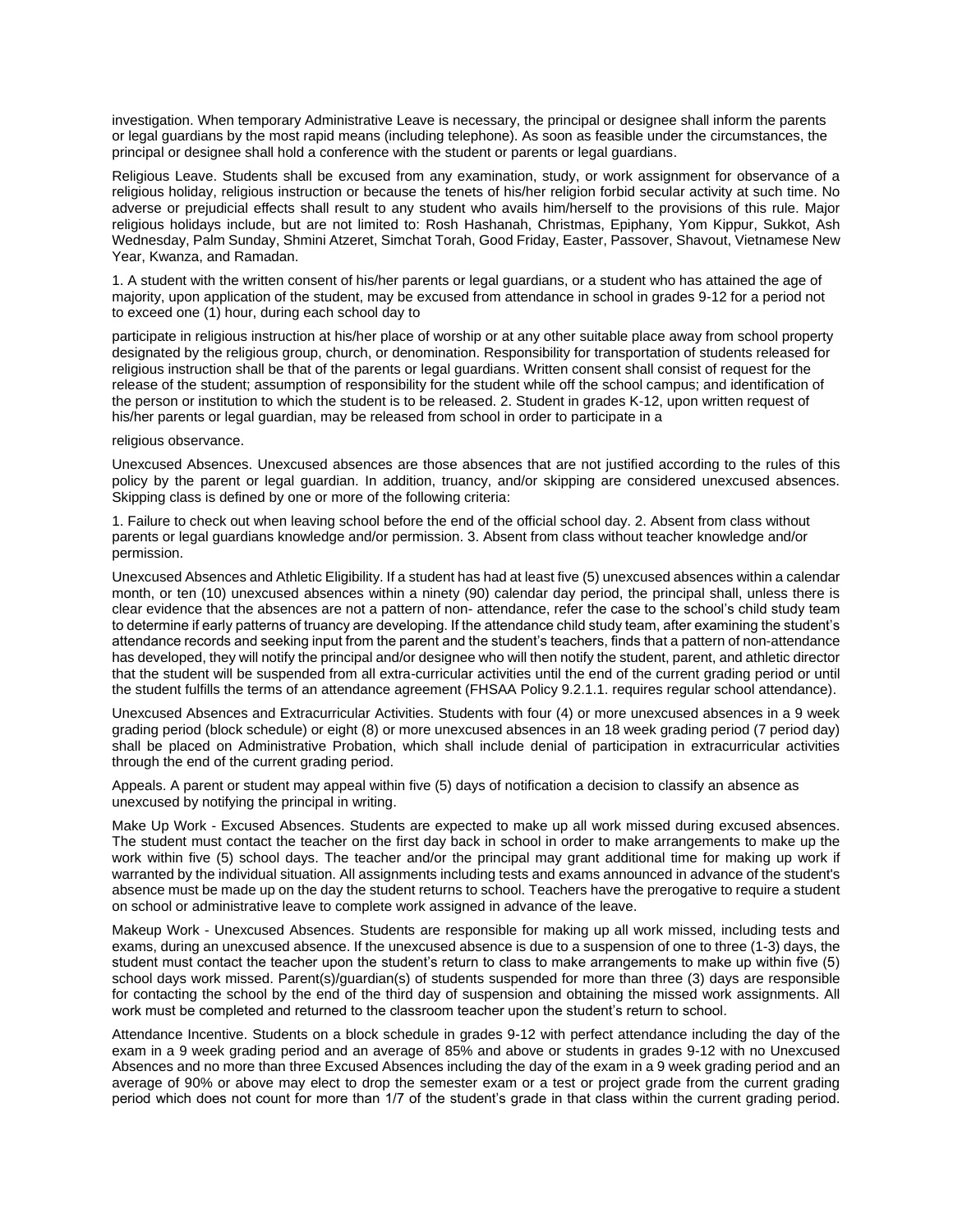Students on a seven period day in grades 9-12 with perfect attendance including the day of the exam in an 18 week grading period (7 period day) and an average of 85% and above or students in grades 9-12 with no Unexcused Absences and no more than six Excused Absences including the day of the exam in an 18 week grading period and an average of 90% or above may elect to drop the semester exam or a test or project grade from the current grading period which does not count for more than 1/7 of the student's grade in that class within the current grading period. However, the student may not, under this provision, choose to drop the final exam grade unless the student's numerical score on the final exam is within 20 points on a scale of 1-100 of the student's numerical grade for the course prior to the exam unless the student has maintained an A or B average for both grading periods. These students must sit for the semester exam, but may choose to drop their exam grade regardless of the 20 point rule described above. A student may only drop a test which the student has taken or a project which the student has turned in for grading. This provision does not permit students to exempt the taking of tests or participating in projects. School Leave and Religious Leave shall not count as an absence for the purpose of this section.

1. Any student who is placed in in-school or out-of-school suspension during the 9 week grading period shall not be eligible under this policy to

drop any test or project grade. 2. Any student who has three (3) unexcused tardies in a class during the 9 week grading period (block schedule) or six (6) unexcused tardies

in a class during the 18 week grading period shall not be eligible under this policy to drop any test or project grade. 3. Any student who transfers into a District school or a student who transfers from one school to another in Bay County shall not be eligible to

drop any test or project for the 9 week grading period of their transfer.

Minimum Attendance. A student may be in jeopardy of being retained if he/she fails to attend school for at least 160 days in a school year.

# **STUDENT UNIFORM AND GROOMING (School Board Policy 7.209)**

Appropriate dress is the primary responsibility of the student and his/her parent or guardian. In order to promote safety, personal hygiene, academic well-being, and moral development, students shall be expected to comply with reasonable requirements relating to dress, grooming and personal appearance. Students are expected to come to school dressed appropriately with proper attention having been given to personal cleanliness, grooming, and neatness of dress.

The following is the dress code for grades K-12 except students at Margaret K. Lewis, New Horizons Learning Center, and Tom P. Haney Technical Center.

The dress code policy applies from the time the student arrives on campus until the end of the school day and at all school activities during the school day. Exceptions may be made by the principal for field trips or other special activities.

Discipline for violating this policy shall be as follows:

• First and second offense consequences are: notification of parent or guardian; change of inappropriate attire;

• Consequences for subsequent offenses may include one or more of the following at the discretion of the principal: A. notification of parent or guardian; B. change of inappropriate attire; C. one to three days of in-school or out-ofschool suspension; or D. three days after school detention, if available.

• The fourth and subsequent offenses are willful disobedience which will result in further disciplinary action, which may include out of school suspension or expulsion;

• Any absence resulting from a violation of the Student Dress Code will be considered an unexcused absence.

Prohibited Attire at all Schools

While on school grounds during the regular school day, students are prohibited from wearing clothing that exposes underwear or body parts in an indecent or vulgar manner or that disrupts the orderly learning environment.

Any student who violates this specific policy of prohibited attire is subject to the following disciplinary actions:

• For a first offense, a student shall be given a verbal warning and the school principal shall call the student's parent or guardian.

• For a second offense, the student is ineligible to participate in any extracurricular activity for a period of time not to exceed five (5) days and the school principal shall meet with the student's parent or guardian.

• For a third or subsequent offense, a student shall receive an in-school suspension pursuant to §1003.01(5), Florida Statutes for a period not to exceed three (3) days, the student is ineligible to participate in any extracurricular activity for a period not to exceed thirty (30) days, and the school principal shall call the student's parent or guardian and send the parent or guardian a written letter regarding the student's in-school suspension and ineligibility to participate in extracurricular activities.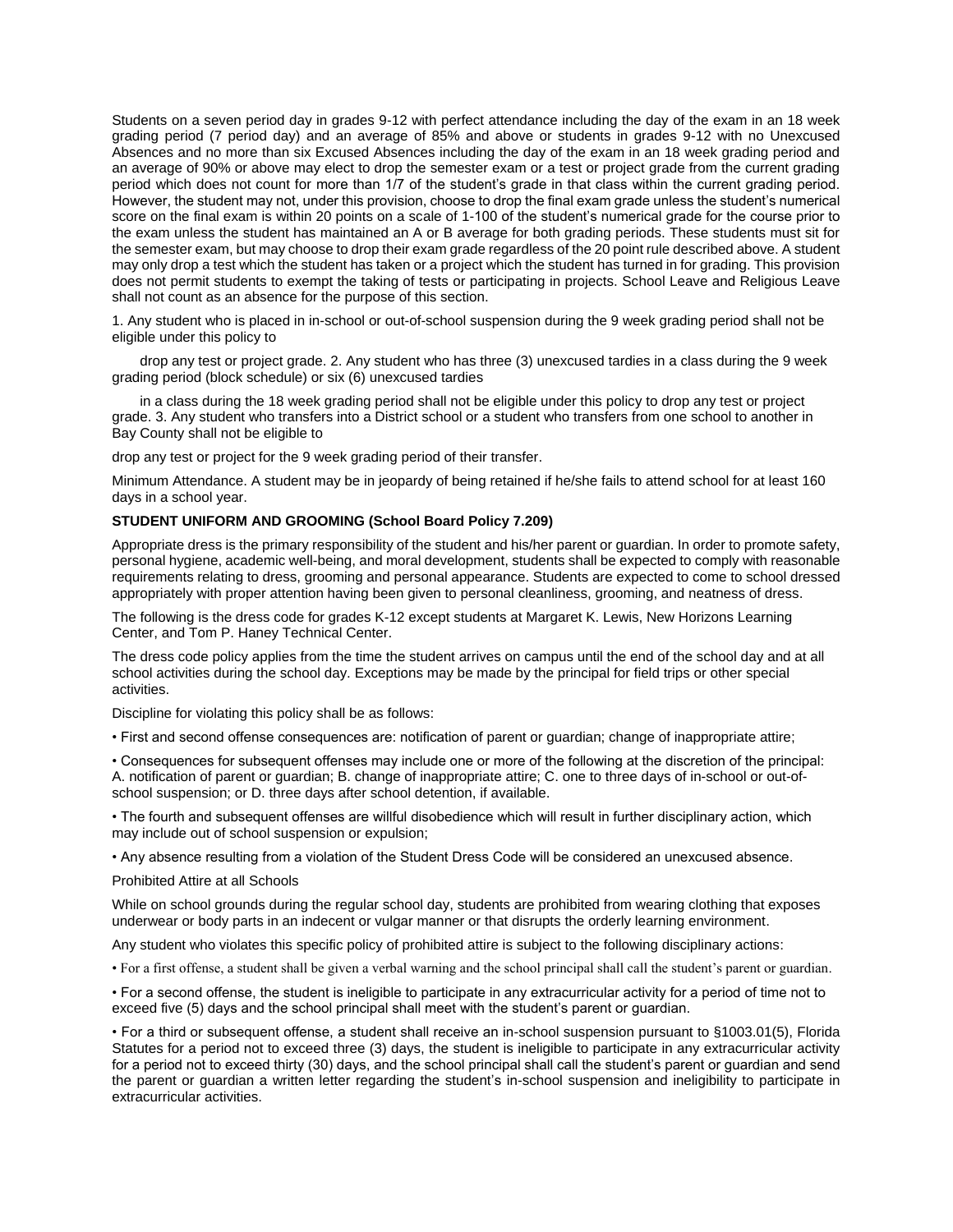Any interpretation of the dress code that is required of this policy shall be the responsibility of the principal of each school. The Superintendent is authorized to make the final decision regarding the interpretation, application and enforcement of this policy and to make certain that it is being uniformly applied and enforced at each of the schools within the District.

The Superintendent can add uniform requirements based upon the unique needs of the population served at a school.

The full policy (7.209) is found in Chapter 7 of the School Board Policy, available at your child's school or www.bay.k12.fl.us.

\*\*\*STUDENT DISCIPLINE (School Board Policy 7.203)

It is the policy of the School Board that there shall be no tolerance of misbehavior. Schools and teachers may develop individual rules and disciplinary practices which supplement the School Board rules but do not conflict with those rules. Discipline should be applied after consideration of the eventual effect on the behavior of the student and should promote improved conduct. Students shall be subject to the provisions of this policy while attending school or on school premises, at any school function, or on any school sponsored transportation, or under the supervision of School Board personnel, whether on or off campus. Students may be subject to discipline even if that conduct occurs on property not owned or controlled by the School Board, or conduct that, regardless of where it occurs, is directed at a Board official or employee, or the property of such official or employee. Parents, legal guardians or adult students will be financially responsible for any damage to school property. A student's academic grade shall not be reduced as a disciplinary measure. In accordance with this policy, violent or disruptive students may also be assigned to an alternative educational program or referred for mental health services.

Behavior Qualifying for Minor Disciplinary Measures. Minor disciplinary offenses are those acts of misconduct which interfere with orderly classroom procedures, school functions, extracurricular programs, or approved transportation, do not seriously endanger the health and safety of others or a student's own learning process. Following is a noninclusive list of actions which shall result in Minor Disciplinary Measures.

- Absences
- Disrespect for school staff
- Distribution of unauthorized materials
- \*Eating or drinking on the bus
- Excessive talking
- Failure to follow instruction or direction of administrator/teacher/staff
- \*Failure to wear seat belt
- Libelous statements
- \*Loading or unloading on unassigned bus or bus stop
- Loss or damage of materials belonging to the school
- Minor disruption of class or school activities
- \*Not in assigned bus seat
- \*Out of seat without permission while bus in motion
- Possession or use of skateboards
- Skipping class or off campus without permission
- \*Talking while lights are on at railroad crossing
- Tardiness
- Teasing and horseplay
- Unauthorized assembly
- Unauthorized use of school property
- Violations of School Board policy regarding computer and Internet usage
- \*The behaviors starred are identified as Minor Disciplinary Offenses that occur on district approved transportation.

Minor Disciplinary Measures. Behavior qualifying for Minor Disciplinary Measures may result in any of the following as deemed appropriate by an administrator or teacher.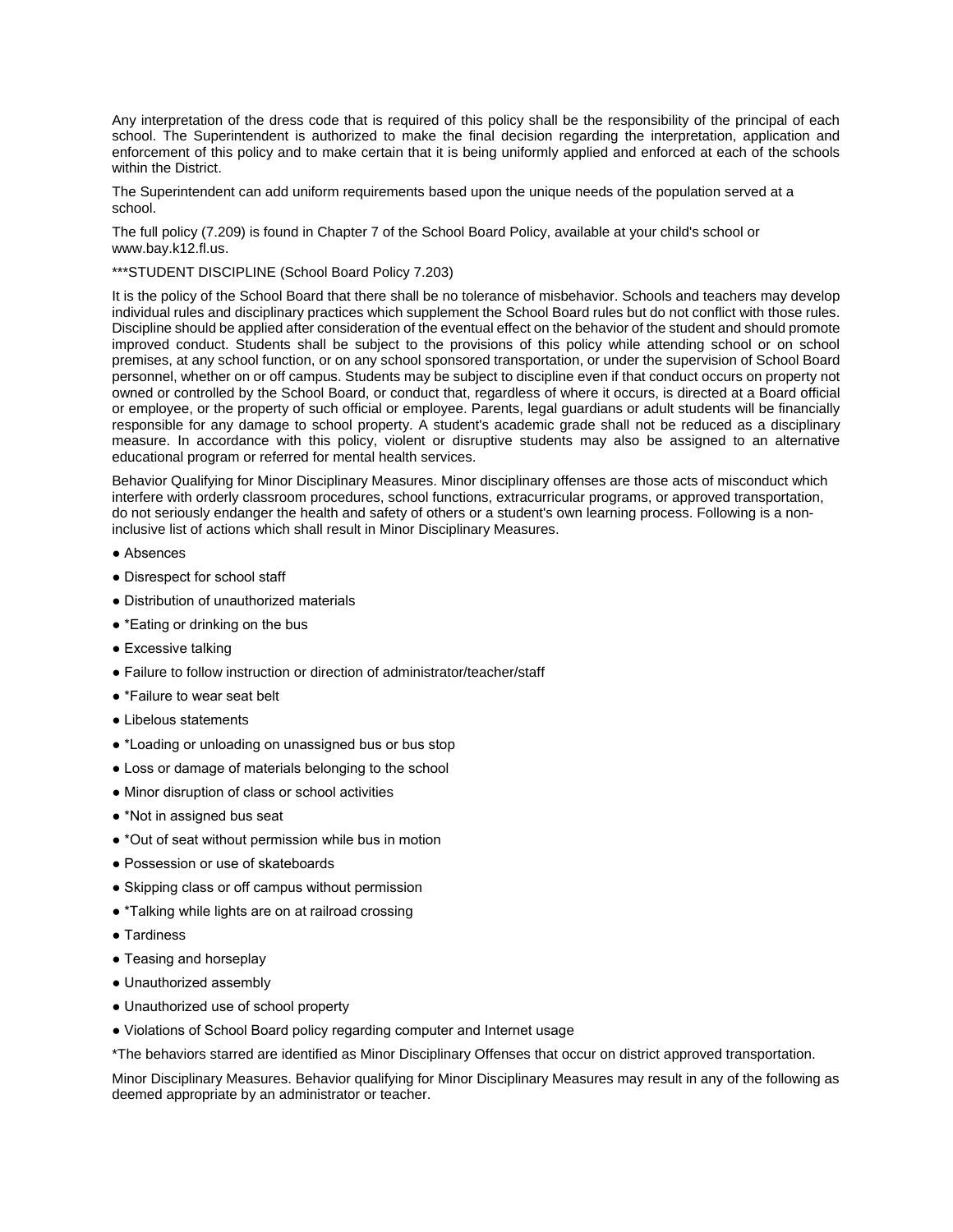- Verbal Correction
- Counseling
- Parental Contact
- Administrative Probation
- Detention
- In-School Suspension
- Work Detail (with parental consent)
- Seat re-assignment

Behavior Qualifying for Major Disciplinary Measures. Behavior requiring Major Disciplinary Measures are more serious acts of misconduct including repeated acts of misconduct, serious disruptions of the orderly conduct of the school, or threats to the health, safety and property of self or others. Examples of more serious misconduct which may require Major Disciplinary Measures include but are not limited to the following as deemed appropriate by an administrator.

● Aiding and abetting another person in committing an act which would be a violation of School Board policy

● Any posting through the connection or use of wireless devices or internet including, but not limited to, blogs, social networks, emails, or texts that causes a foreseeable risk of substantial disruption to the work or discipline at a district facility

- Assault (threat of physical harm)
- Attempting to or gaining unauthorized access to school=s or the district=s computers or network
- Battery
- \*Breaking and entering
- \*Bullying, Harassment, or Cyberstalking as defined herein
- Bus conduct violation
- Cheating or plagiarism, including unauthorized grade changes
- \*Commission of any felony
- Class disturbance or disruptive behavior
- Damage to personal property of students or staff members
- Excessive tardies
- \*Extortion
- \*Falsely activating a fire alarm

● Failure to report to a school assigned under an Administrative Placement or Alternative Placement in lieu of Expulsion

- Failure to report to or refusal to accept detention or work detail
- Fighting (mutual altercation)
- \*Fighting resulting in bodily harm
- Forgery
- Harassment and/or physical or verbal abuse or bullying of students
- \*Hazing
- \*Indecent exposure
- Insubordination or defiance
- Intentional false accusations that jeopardize the professional reputation, employment, or professional certification of a teacher or other member of the school staff
- Intimidation
- \*Larceny or theft of personal or school property
- \*Lewd or lascivious behavior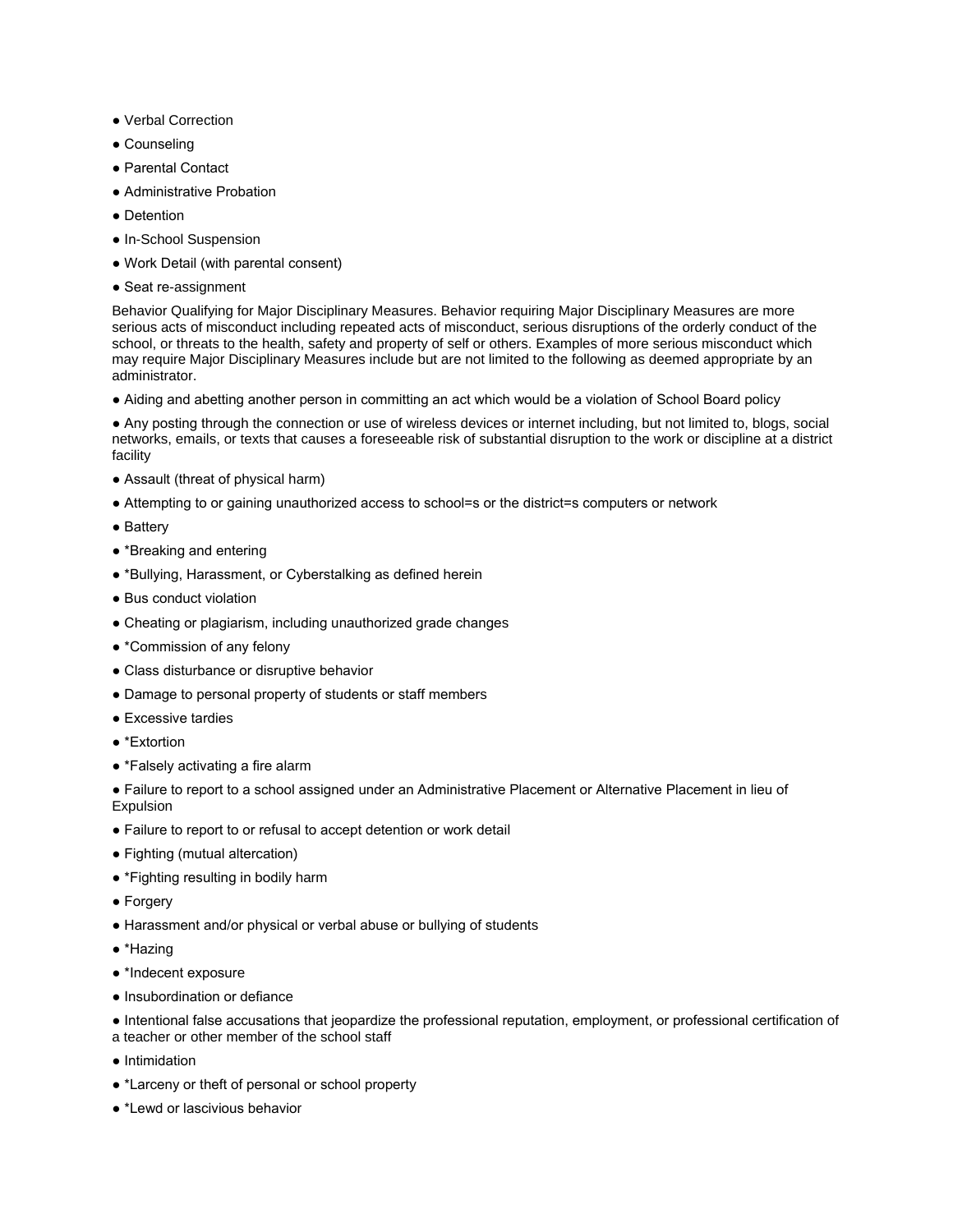- Lying to school officials
- Motor vehicle infraction
- Obstruction of an investigation by school officials or other authorities
- \*Participation in or leading a riot or disturbance
- \*Participation in secret societies, including gangs
- Possession of any device designed to expel a projectile by air or gas

● \*Possession, sale, use or under the influence of any controlled substance under Chapter 893, Fla. Stat., any counterfeit controlled substances as defined in §831.31, Fla. Stat., model glue or other inhalant, or any over-the-counter or prescription drug, medication, supplement, or alcohol or commercial non-alcoholic beverage as advertised by the beer and liquor industries, or the possession, use or sale of any paraphernalia designed for use of such substances

- \*Possession, use or sale of dangerous articles, or chemical propellant sprays
- \*Possession, use or sale of fireworks or other destructive devices

● Possession, use or sale of matches or cigarette lighters except at Tom P. Haney Technical Center by any adult student

- Possession, use or sale of tobacco products of any kind (both smoking and non-smoking) or electronic cigarettes
- \*Possession of knives of any type, razor blades, box cutters, or similar devices
- Possession, sale, or distribution of pornographic material
- Public display of affection
- \*\*Putting belongings or any part of the body outside of the bus window while the bus is in motion
- \*Robberv
- Rude or obscene behavior and/or language (profanity)
- \*Sexual offenses
- \*Sexual harassment
- \*\*Throwing objects in/out of the bus
- Trespassing

● Unauthorized alteration or changing, or aiding and abetting or participating in the alteration or changing of a student=s grades or attendance records

- Unauthorized possession of radios, tape decks, or any other audio equipment
- Unauthorized use of a free and/or reduced lunch number
- Unauthorized entrance on grounds of another school or campus
- Use of wireless communications devices in violation of School Board Policy 7.311
- \*Vandalism or defacement of school property
- Violation of vehicle use or parking regulations
- Violation of requirements of detention or work detail
- Violation Behavior Contract in Lieu of Expulsion
- Violation of a Re-entry Behavior Contract
- \*The behaviors starred are identified as SESIR incidents and are considered serious threats to school safety.

\*\*The behaviors double starred are identified as Major Disciplinary Offenses that occur on district approved transportation.

Major Disciplinary Measures. Behavior qualifying for major disciplinary measures may result in any of the disciplines under Minor Disciplinary Measures, as well as the following as deemed appropriate by an administrator:

- Out-of-School Suspension
- \*Bus Suspension
- Administrative Placement (documented pattern of minor behavioral issues)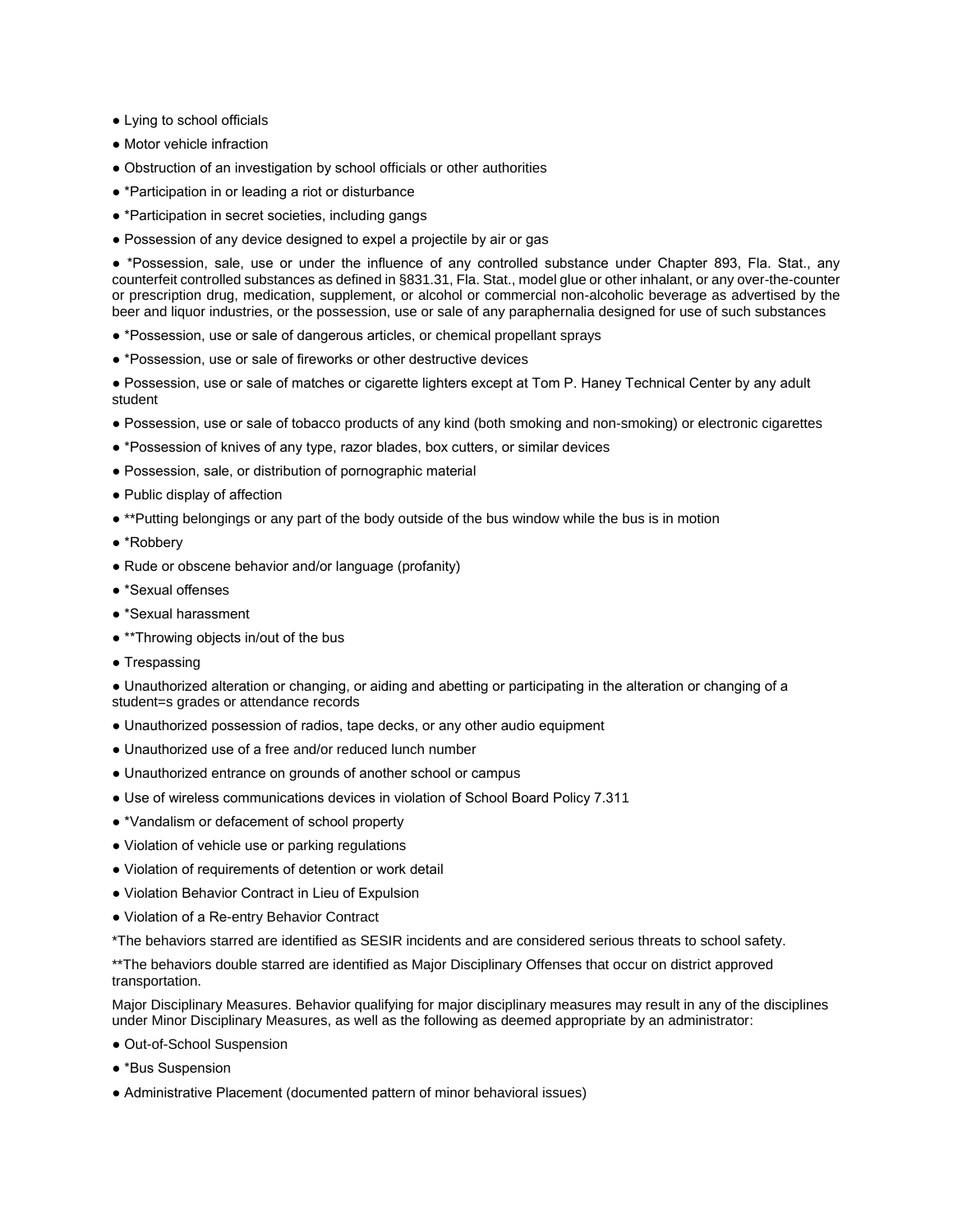- Alternative Placement in lieu of Expulsion
- Expulsion
- \*Bus Expulsion

\*Disciplinary Measures for Major Disciplinary Offenses that occur on district approved transportation.

### **Zero Tolerance**

### **Any disciplinary action taken against a student who violates this zero-tolerance policy must be based on the particular circumstances of the student's misconduct.**

### **Behavior Qualifying for Discipline based upon Zero Tolerance**

1. Behavior which shall result in a 1-10 day suspension and may result in expulsion: possession, sale, use or under the influence of any controlled substance under Chapter 893, Fla. Stat. any counterfeit controlled substance as defined by §831.31, Fla. Stat., model glue, other inhalant, or alcohol. However, a principal may, at his/her absolute discretion, reduce the length of the out of school suspension if the student is a first time alcohol or drug offender who possesses or is under the influence of any substance controlled under §893, Fla. Stat., or is under the influence of model glue or other inhalant or alcohol. This option is only available to the principal for small amounts of a controlled substance which the principal determines is for the student's individual use and not for distribution, delivery or sale to other students.

2. The Superintendent has the authority in drug or alcohol cases to offer the student an Alternative Placement in lieu of Expulsion under this policy.

3. Felony possession or sale, regardless of quantity, shall result in a ten (10) day suspension and may result in expulsion. Any student who is a first time offender who is subject to discipline or expulsion for unlawful possession or use of any substance controlled under Fla Stat. Chapter 893 may be entitled to a waiver of the discipline or expulsion: a. If the student divulges information leading to the discipline or arrest of the person who supplied such controlled substance to him/her, or if the student voluntarily disclosed his/her unlawful possession of such controlled substance. Any such information divulged which leads to an arrest and conviction is not admissible in evidence in a subsequent criminal trial against the student divulging such information or b. If the student commits him/herself, or is referred by the court in lieu of sentence, to a state-licensed drug abuse program and successfully

completes the program.

4. Behavior which shall result in a ten (10) day suspension and expulsion and referral for criminal prosecution:

- Homicide (murder, manslaughter);
- Sexual battery;
- Robbery or attempted robbery;
- Aggravated battery;
- Battery or aggravated battery on a teacher or other school personnel;
- Kidnapping or abduction;
- Arson;
- Possession, use, or sale of any explosive device.

5. Behavior which shall result in a ten (10) day suspension, expulsion for no less than one (1) full year and a referral for criminal prosecution:

● Possession, use or sale of a firearm or weapon. This includes a firearm or weapon found in a student's vehicle, either at school or at a school sponsored event. The student shall be considered to be in possession of the firearm or weapon if it is determined by the principal, based upon evidence, that the student knew of the presence of the firearm or weapon in the vehicle. The School Board specifically waives the exception in §790.115(2)(a)(3) for purposes of student and campus parking privileges.

● A student shall not be subject to mandatory expulsion proceedings if it is determined by the Superintendent or the School Board (1) that the student was unaware he/she was in possession of the weapon or firearm, or (2) the student immediately returned the firearm or weapon to the person who gave it to him/her, or (3) if the student took the weapon or firearm to a staff member or was in the process of taking it to a staff member.

● Any threat, regardless of the location from which it is made, to throw, project, place or discharge any destructive device with intent to do bodily harm to any person or with intent to do damage to any property of any person, or the making of a false report with intent to deceive, mislead, or otherwise misinform any person, concerning the placing or planting of any bomb, dynamite, or other deadly explosive or concerning the use of firearms in a violent manner involving school or school personnel's property, school transportation, or a school- sponsored activity.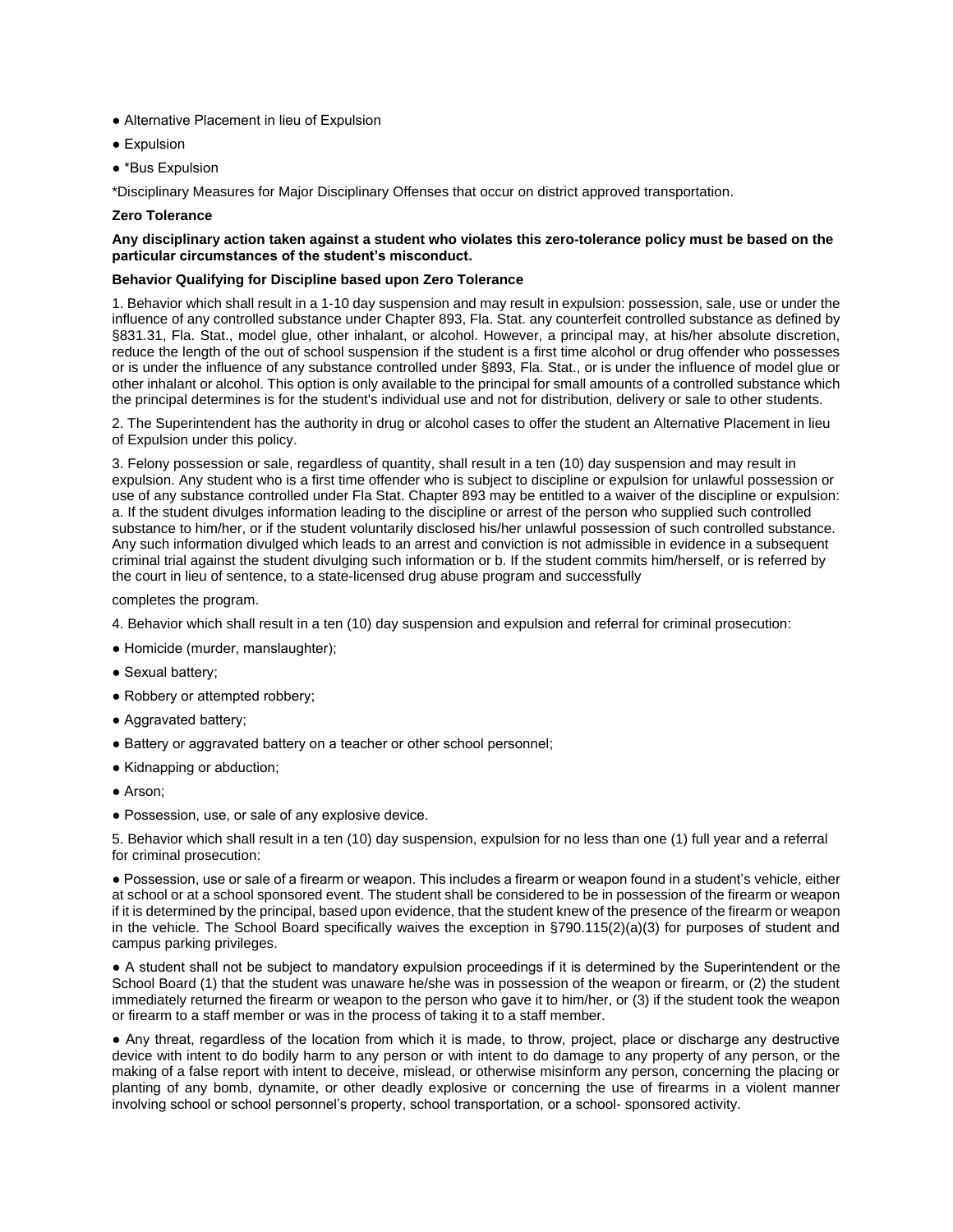Note: Simulating a firearm or weapon while playing or wearing clothing or accessories that depict a firearm or weapon or express an opinion regarding a right guaranteed by the Second Amendment to the United States Constitution is not grounds for disciplinary action or referral to the criminal justice or juvenile justice system under Section 1006.07 or Section 1006.13, Florida Statutes. Simulating a firearm or weapon while playing includes, but is not limited to: 1. Brandishing a partially consumed pastry or other food item to simulate a firearm or weapon. 2. Possessing a toy firearm or weapon that is 2 inches or less in overall length. 3. Possessing a toy firearm or weapon made of plastic snap-together building blocks. 4. Using a finger or hand to simulate a firearm or weapon. 5. Vocalizing an imaginary firearm or weapon. 6. Drawing a picture, or possessing an image, of a firearm or weapon. 7. Using a pencil, pen, or other writing or drawing utensil to simulate a firearm or weapon.

However, a student may be subject to disciplinary action if simulating a firearm or weapon while playing substantially disrupts student learning, causes bodily harm to another person, or places another person in reasonable fear of bodily harm. The severity of consequences imposed upon a student, including referral to the criminal justice or juvenile justice system, must be proportionate to the severity of the infraction and consistent with district school board policies for similar infractions. If a student is disciplined for such conduct, the school principal or his or her designee must call the student's parent. Disciplinary action resulting from a student's clothing or accessories shall be determined pursuant to Policy 7.209 unless the wearing of the clothing or accessory causes a substantial disruption to student learning, in which case the infraction may be addressed in a manner that is consistent with district school board policies for similar infractions.

Any item that may not be possessed or used by a student under this policy shall be confiscated by the principal. If appropriate, the prohibited item shall be given to the proper law enforcement agency. Otherwise, if possession of the item is legal, the item shall be given to the student=s parent or guardian after the conclusion of all disciplinary action against the student

If the Superintendent, after reviewing the particular circumstances, determines that the behavior poses a serious threat to school safety, the Superintendent shall recommend expulsion of the student to the School Board.

Zero Tolerance Criminal Referrals. All actions which are determined by this policy to be serious threats to school safety, shall be reported to law enforcement.

This zero tolerance policy does not require the reporting of petty acts of misconduct and misdemeanors to a law enforcement agency, including, but not limited to, disorderly conduct, disrupting a school function, simple assault or battery, affray, theft of less than \$300, trespassing, and vandalism of less than \$1,000.00.

#### **Out-of-School Suspension.**

A student may be suspended from school by the principal or his/her designee for violation of any behavior qualifying for Major Disciplinary Measures. A good faith effort shall be made by the principal or his/her designee to employ parental assistance or other alternative measures prior to suspension or expulsion except in the case of emergency or disruptive conditions which require immediate suspension or expulsion.

#### **Bus Suspension or Expulsion**

A student may be suspended or expelled from district approved transportation by the principal or his/her designee for violation of any behavior qualifying for Major Disciplinary Measures. A good faith effort shall be made by the principal or his/her designee to employ parental assistance or other alternative measures prior to suspension or expulsion except in the case of emergency or disruptive conditions which require immediate suspension or expulsion. During the period of suspension or expulsion, it is the responsibility of the parent or legal guardian to provide transportation to and from school for the student.

Determination of Out-of-School Suspension or Bus Suspension. To determine whether out-of-school suspension or bus suspension is appropriate and to decide the length of suspension, the principal or his/her designee shall review the student's individual record and consider: 1. The facts and the seriousness of the conduct leading to consideration for suspension; 2. The student's age, grade and past disciplinary record; and 3. Possible effectiveness of other forms of discipline in correcting behavior.

Procedures for Out-of-School Suspension or Bus Suspension. The following procedures shall be utilized in suspending a student, including those instances in which there is also a recommendation for expulsion to the Superintendent. 1. The principal or his/her designee may suspend a student only in accordance with the rules of the School Board. 2. The principal or his/her designee shall make a good faith effort to immediately inform a student's parents or legal guardians by telephone of a

student's suspension and the reasons for the suspension. 3. Each suspension and the reasons for the suspension shall be reported in writing within 24 hours to the student's parents or legal guardians by

United States mail, or by hand delivery. The notice shall contain: A. The nature of the offense; B. The date of the offense, beginning date of suspension, and the date on which the student may return to school; and C. Any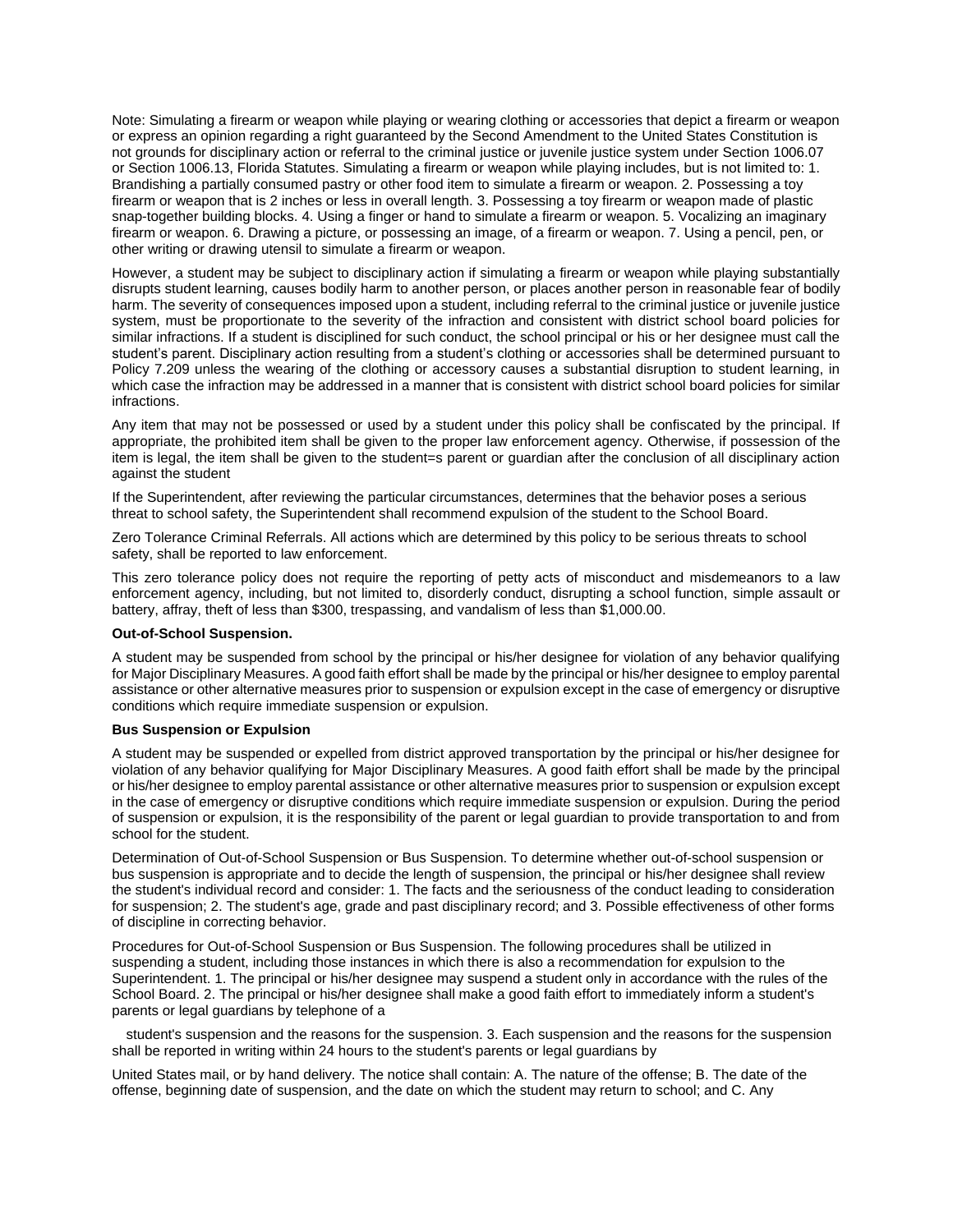conditions involving suspension, such as reduction of the suspension following a conference and assurance from the student of a change

in attitude. 4. Each suspension and the reasons for the suspension shall be reported electronically within 24 hours to the Superintendent. 5. At a conference, the student shall be given both oral and written notice of the charges and given an opportunity to present his/her side of the

story prior to suspension. 6. The principal may temporarily suspend a student prior to a conference when, in his/her judgment, the safety or health of students, staff or other persons in the school may be threatened by the continued presence of the student. When temporary suspension is necessary, the principal shall inform the parents or legal guardians by the most rapid means (including telephone). As soon as feasible under the circumstances, the principal shall hold a conference with the student or parents or legal guardians. 7. Upon request, the parents or legal guardians will be given an opportunity for an informal hearing with the principal or his/her designee within 48

hours of the request (excluding Saturday, Sunday and school holidays).

### **Out-of-School Suspension on the Basis of Felony Charges Off School Property.**

Any student formally charged with a felony, or with a delinquent act which would be a felony if committed by an adult, by a proper prosecuting attorney for an incident which allegedly occurred on other than public school property, and that incident is shown, in an administrative hearing with proper notice to the parents or legal guardians, to have an adverse impact on the educational program, discipline or welfare of the school in which the student is enrolled, shall be subject to suspension in accordance with §1006.09, Fla. Stat. until determination of the case by a court of competent jurisdiction. Any student who is suspended as a result of such proceedings may be suspended from all classes of instruction on public school grounds during regular classroom hours for a period of time, which may exceed ten (10) days, as determined by the Superintendent. Such suspension shall not affect the delivery of educational services in a daytime alternative education program, or an evening alternative education program, where appropriate. If the court determines that the student did commit the felony or delinquent act which would have been a felony if committed by an adult, the School Board shall have the authority to expel the student, provided that expulsion under this subsection shall not affect the delivery of educational services to the student in any residential, nonresidential, alternative, daytime, or evening program outside of the regular school setting. Any student who is subject to discipline or expulsion for unlawful possession or use of any substance controlled under Chapter 893 of the Florida Statutes may be entitled to a waiver of the discipline or expulsion in accordance with § 1006.09(2)(a)-(b), Fla. Stat.

Procedures for Out-of-School Suspension on the Basis of Felony Charges Off School Property. The following procedures shall be utilized by the principal in instituting and conducting an administrative hearing in the suspension of a student on the basis of felony charges:

1. Upon receiving proper notice from the State Attorney that a student has been formally charged with a felony, the principal shall immediately notify the parents or legal guardians of the student, in writing, of the specific charges against the student and of the right to a hearing prior to disciplinary action being instituted under the provisions of §1006.09, Fla. Stat. 2. Such notice shall stipulate a date for the hearing which shall be not less than two (2) school days nor more than five (5) school days from postmarked date, or delivery, of the notice and shall also advise the parents or legal guardians of the conditions under which a waiver of suspension may be granted, as prescribed in subsections (2) (a)-(b) of §1006.09, Fla. Stat. Pending such hearing the student may be temporarily suspended by the principal. 3. The hearing shall be conducted by the principal or his/her designee, and may be attended by the student, the parents or legal guardians, the

student's representative or counsel, and any witnesses requested by the student or the principal. 4. The student may speak in his/her own defense, may present any evidence indicating his/her eligibility for waiver of disciplinary action, and may

be questioned on his/her testimony. However, the student shall not be threatened with punishment or later punished for refusal to testify. 5. In conducting the hearing, the principal or his\her designee shall not be bound by the rules of evidence or any other courtroom procedure, and

no transcript of testimony shall be required. 6. Following the hearing, the principal shall provide the student, parents or legal guardians, and Superintendent or his/her designee with a decision, in writing, as to whether or not a ten (10) day suspension will be made. In arriving at this decision, the principal shall consider the conditions prescribed by subsection (2) (a)-(b) of §1006.09, Fla. Stat., under which a waiver of suspension may be granted, and may grant such a waiver when he/she determines such action to be in the best interests of the school and the student. The principal shall have authority to modify the decision to either grant or deny a waiver, at any time prior to adjudication of the student's guilt by a court, provided that any such modification adverse to a student shall be made only following a hearing conducted in accordance with this rule. 7. Any student who is suspended as a result of such proceedings may be suspended from all classes of instruction on public school grounds during regular classroom hours for a period of time, which may exceed ten (10) days, as determined by the Superintendent or his/her designee. If the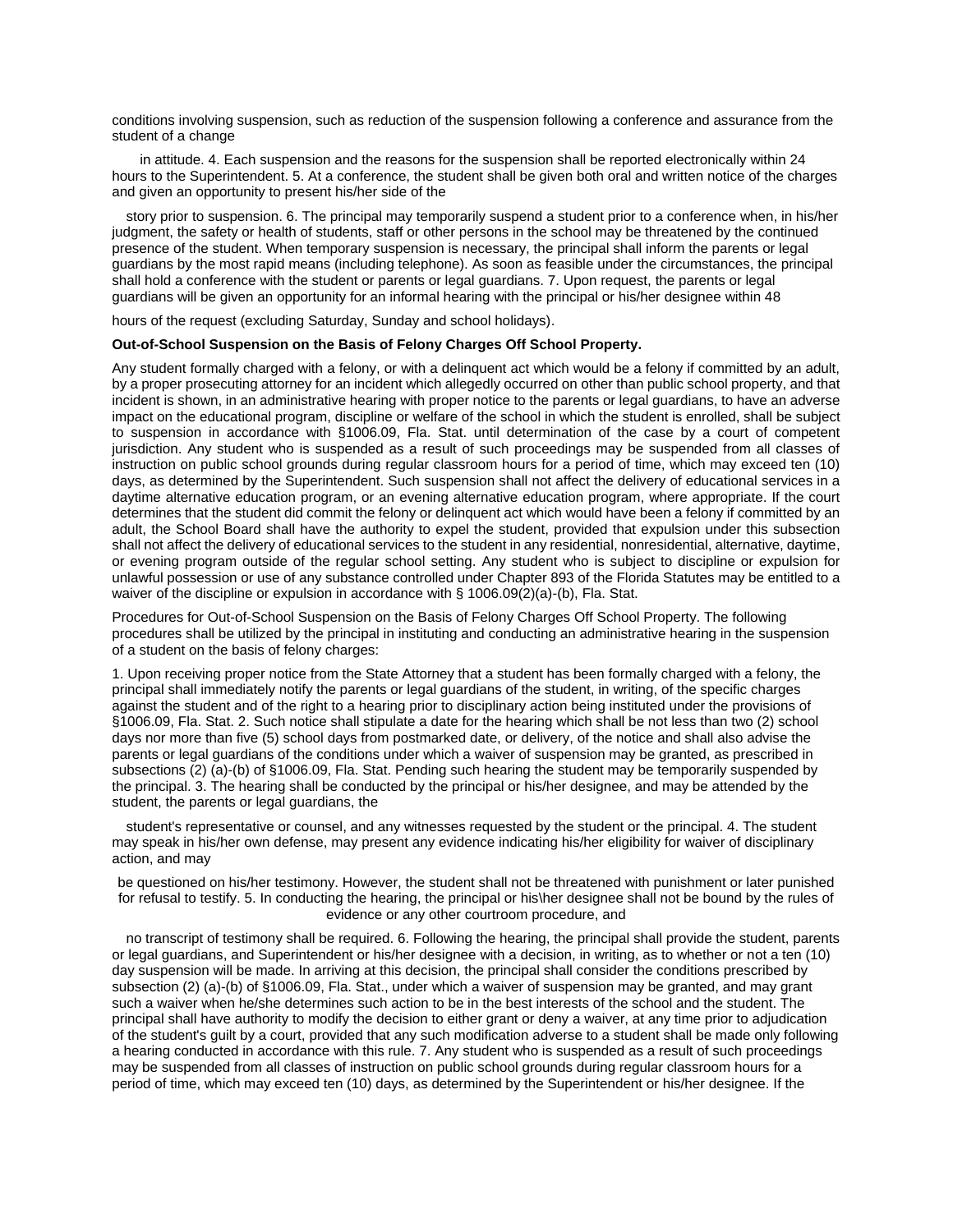suspension is extended beyond ten (10) days by the Superintendent or his/her designee, the student will be enrolled in an alternative education program pending adjudication of guilt.

#### **Administrative Placement.**

Initiated by the principal and approved by the Superintendent or his/her designee, the intent of this placement is for students who have a documented pattern of minor attendance/behavioral issues (as defined in School Board Policy 7.203). 1. If the Administrative Placement is accepted by the student and parent/guardian, the receiving school may elect to implement a Behavior

Contract. If the Administrative Placement is not accepted, Alternative Placement in lieu of Expulsion proceedings will be initiated. 2. The length of administrative placement will be as follows, based on the most recent incident date:

• Prior to October 15th - remainder of the current school year:

● Between October 15th and March 15th - remainder of the current school year, plus the first semester of the following school year;

● After March 15th - the remainder of the current school year, plus the following school year. 3. Administrative Placement locations include Rosenwald, C.C. Washington, and Bay Virtual School. 4. If a change in school placement is contemplated for ESE students, an IEP meeting with the student's parents must be initiated. This meeting must include a review of the present IEP and a discussion to determine if additional supports are needed for the student to be successful at the present school or whether a change in schools is needed. In addition to the locations listed above, IEP teams may also consider St. Andrew and New Horizons Learning Center as options for ESE students. Regardless of the school chosen, if a change of placement occurs, the IEP must be rewritten. 5. Students who are administratively placed remain eligible for extra-curricular activity in accordance with School Board policy 8.801. 6. A placement letter will be mailed from the Superintendent or his/her designee to the student's parent/guardian informing him/her of the student's

change in placement. 7. Students will have ten (10) school days from the date of the placement letter to the parent/guardian to comply with the Administrative Placement

option. If not enrolled within ten (10) school days, student will be recommended for Alternative Placement in lieu of Expulsion. 8. After a minimum of ninety (90) school days or at the Superintendent's discretion and with the recommendation of a placement review team designated by the principal, the student and parent/guardian may request in writing to the Superintendent to be allowed to return to a non- administratively placed school in accordance with the District's school choice policy contingent upon behavior, attendance and academic progress during the administrative placement period. If granted, the student will be allowed to return at the beginning of the next academic semester following a reentry meeting to be held at the receiving school where a behavior contract may be initiated.

#### **Alternative Placement in lieu of Expulsion.**

Initiated by the principal and approved by the Superintendent or his/her designee, the intent of this placement is for students who have committed an offense qualifying for Major Disciplinary Measures (as defined in School Board Policy 7.203).

1. If the Alternative Placement in lieu of Expulsion is accepted by the student and parent/guardian, the receiving school must enter into a Behavior Contract. The Contract shall place the expulsion process in abeyance pending the student's successful completion of the Alternative Placement in lieu of Expulsion. If the Alternative Placement in lieu of Expulsion is not accepted, expulsion proceedings will be initiated. 2. The length of alternative placement will be as follows, based on the original incident date:

● Prior to October 15th - remainder of the current school year;

● Between October 15th and March 15th remainder of the current school year, plus the first semester of the following school year;

● After March 15th - the remainder of the current school year, plus the following school year 3. Alternative Placement in lieu of Expulsion locations include Panama City Marine Institute (PCMI), Florida Virtual School, Home School and a

GED option offered through the Haney Adult Program. 4. New Horizons and St. Andrew are options for ESE students if deemed the appropriate placement through the IEP process 5. Once recommended for Alternative Placement in lieu of Expulsion, all eligibility for extra-curricular activity is forfeited regardless of the child's educational setting. Eligibility to participate in extra-curricular activities is restored upon completion of the original terms or length of the alternative placement period or pending the outcome of an appeal. 6. A placement letter will be mailed from the Superintendent or his/her designee to the student's parent/guardian informing him/her of the student's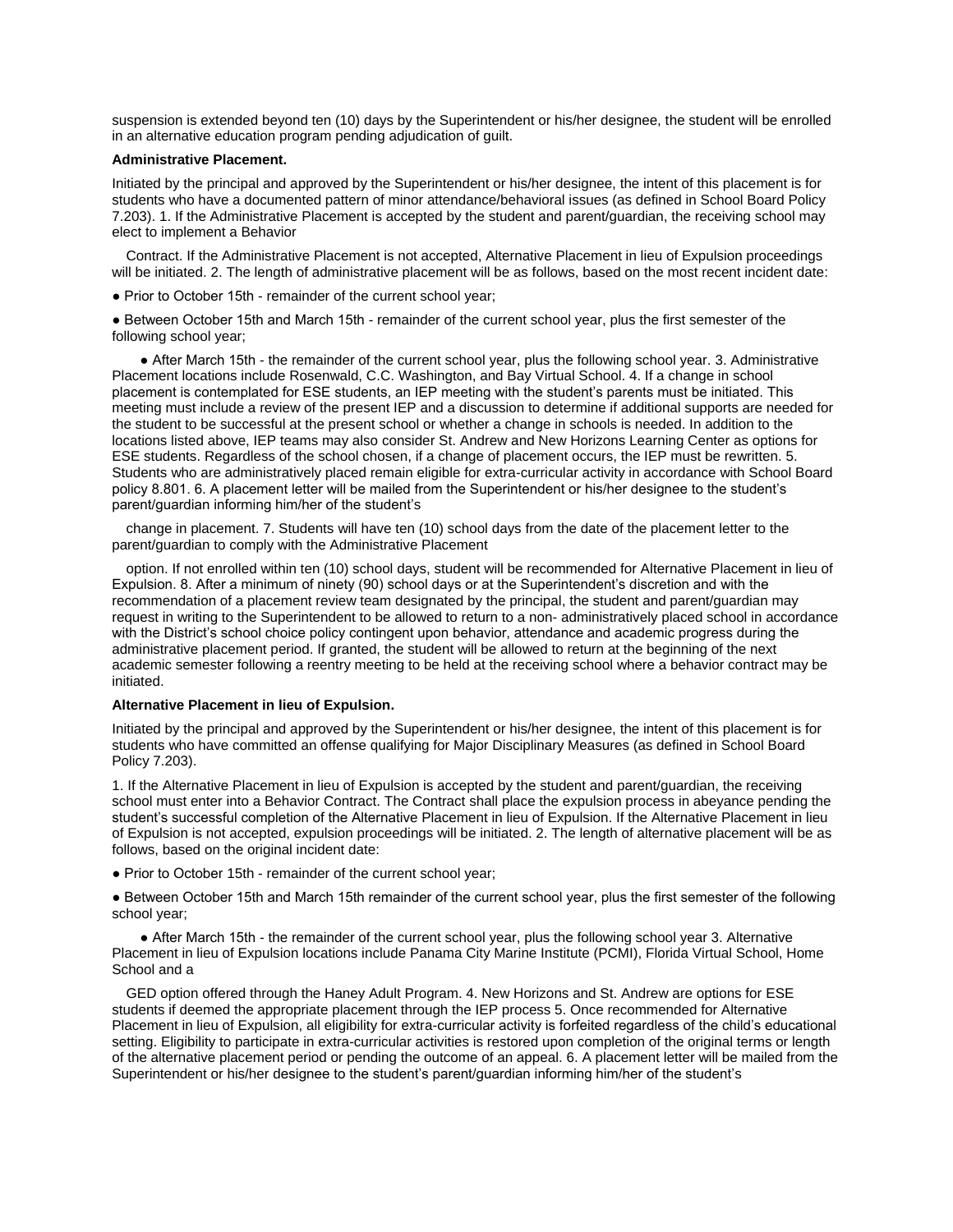change in placement. 7. Students will have ten (10) school days from the date of the placement letter to parent/guardian to comply with the Alternative Placement in lieu

of Expulsion option. If the student is not enrolled within ten (10) school days, Expulsion proceedings will be initiated. 8. After a minimum of ninety (90) school days or at the Superintendent's discretion, the student and parent/guardian may request in writing to the

Superintendent to be allowed to return to Bay District Schools contingent upon behavior, attendance and academic progress during the alternative placement period. If granted, the student will be allowed to return at the beginning of the next academic semester following a reentry meeting to be held at the receiving school where a behavior contract must be initiated.

#### **Expulsion of Students.**

Initiated by the principal, recommended by the Superintendent to the School Board and approved by the School Board. The intent of this decision is to remove the right and obligation of a student to attend a public school who has committed an expellable offense that threatens the integrity of Bay District Schools or the safety of other students in the school district (as defined in School Board Policy 7.203).

Procedure for Expulsion. Whenever possible the principal or his/her designee shall hear the student's defense or explanation of his/her conduct and shall explain to the student his/her reasons for the suspension with a recommendation of expulsion. In any case, the principal or his/her designee shall conduct an investigation into the charges and shall obtain written and signed statements from any witness(es) immediately after the incident. A tape recorder may be used to record any proceedings with parents, legal guardians or students that could lead to a recommendation of expulsion. When a student is recommended for expulsion, the following procedures shall be observed.

1. Upon receipt of the notice of suspension and recommendation of expulsion, the Superintendent, if he/she concurs in the recommendation for expulsion, shall notify the parents or legal guardians by certified mail with a return receipt requested or by hand delivery, stating that the School Board will meet at a specified time and place to hear the charges and to act on the expulsion recommendation. The parents or legal guardians shall be fully advised that they will be given an opportunity to appear before the School Board during the hearing. The principal and his/her designee shall also be informed as to the time and place of the hearing. Any student being considered for expulsion shall be accorded due process of law prior to expulsion in the manner provided by § 120.57(2), Fla. Stat. and Section 1.105(3) of these rules. 2. When the principal suspends a student and initiates the recommendation for expulsion, the Superintendent may extend the suspension assigned by the principal beyond ten (10) days if such suspension period expires before the next regular or special meeting of the School Board or the following School Board meeting when ample parental notification time is required. Where such an extension of a suspension is made by the Superintendent, he/she shall notify the parent or guardian in writing prior to the expiration of the suspension assigned by the principal. Such notice shall state the period of time for which the additional suspension is made. A copy of the notice of the additional suspension shall be sent to the principal. 3. The length of the expulsion period will be recommended by the Superintendent and must be approved by the School Board. 4. Once recommended for Expulsion, all eligibility for extra-curricular activity is forfeited regardless of the child's educational setting. Eligibility to

participate in extra-curricular activity is restored upon completion of the original terms or length of the expulsion period. 5. After completion of the expulsion period, the student will be allowed to return at the beginning of the next academic semester following a reentry meeting to be held at the district office where a written reentry plan must be developed prior to the return of an expelled student to the school program. Each plan is to be developed in cooperation with all parties involved, including the student and parent/guardian.

#### **Expulsion Re-Hearing Procedures.**

After a minimum of 180 school days or at the Superintendent's discretion, the student and parent/guardian may request in writing to the Superintendent that he/she recommend to the School Board a modification of the expulsion order based upon the student's behavior and academic progress (if applicable) during the expulsion period. All requests for modification of the expulsion order must go through the Superintendent.

If granted, the student will be allowed to return at the beginning of the next academic semester following a reentry meeting to be held at the district office where a written reentry plan must be developed prior to the return of an expelled student to the school program. Each plan is to be developed in cooperation with all parties involved, including the student and parent/guardian.

#### **Discipline of Students with Disabilities.**

For the purpose of this rule a student with disabilities is defined as any student appropriately classified as 504 or Exceptional Student Education and presently placed in an exceptional student education program, excluding gifted. Parental notification of policies, procedures, and student rights regarding discipline of students with disabilities shall be provided, in writing, at the eligibility staffing meeting or when parental consent for 504/ESE placement is documented.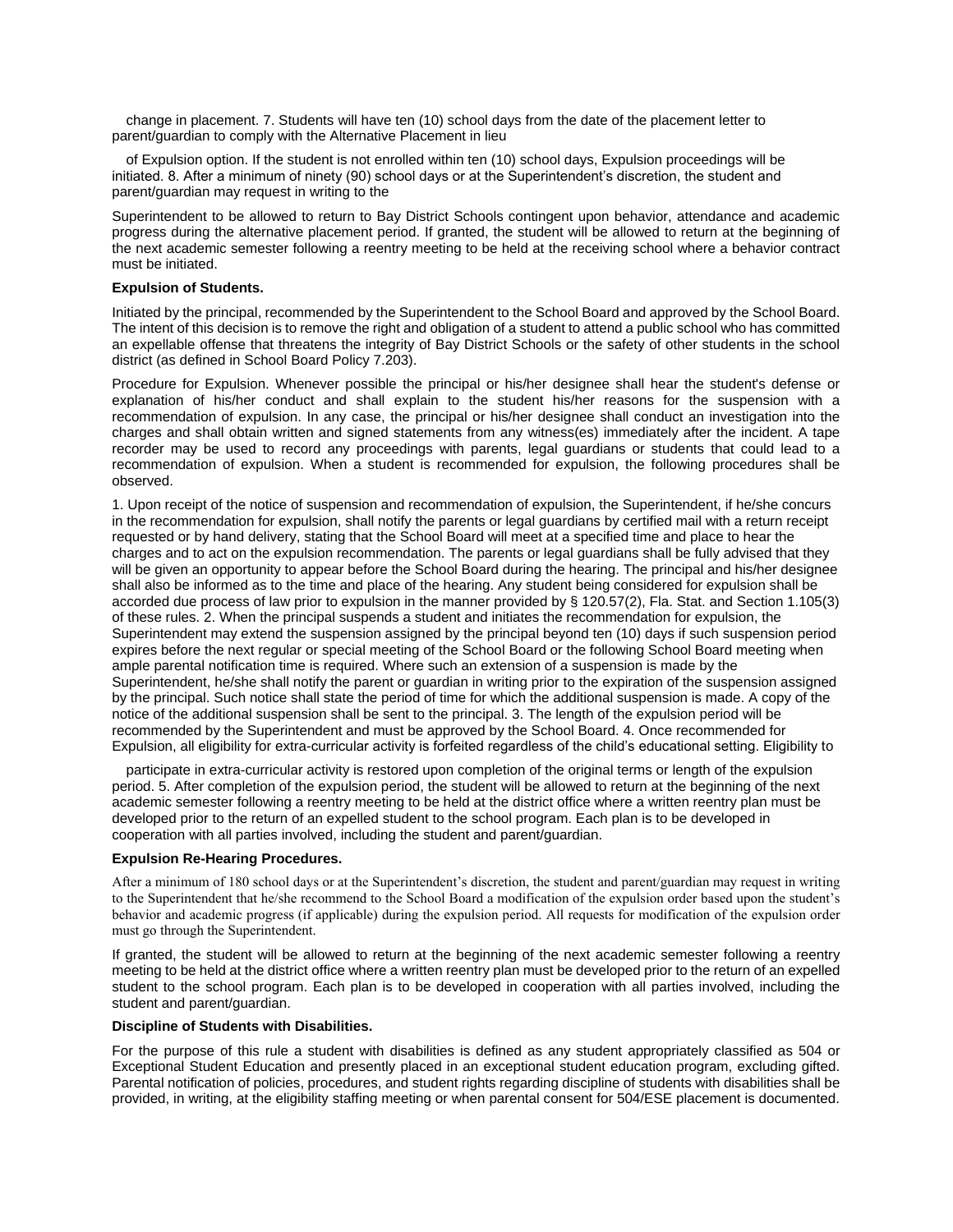Parental safeguards and rights of due process shall, in addition, be observed and followed at all steps in the process. Additional information is available in the "Florida Department of Education District Implementation Guide for Section 504 (504 Guide)" or the "Special Programs and Procedures for Exceptional Students (SP&P)," adopted by the Board pursuant to Section 1.103 and hereby incorporated by reference as a part of the Rules of the Bay County School Board.

### **Suspension of Students with Disabilities.**

The principal may suspend a student with disabilities for a period of time not to exceed ten (10) school days (or an accumulation of ten (10) school days within a school year) without the provision of a free and appropriate public education. Appropriate due process shall be observed, except in emergency situations in which a student's presence poses a continuing danger to persons or property or represents an ongoing threat of disruption to the academic process.

When a bus incident occurs, a student with disabilities may be suspended from the bus. It is the principal's responsibility to ensure that a bus suspension will not interfere with the student's access to a free and appropriate public education.

Following procedures outlined in the 504 Guide or the SP&P Manual, the school must conduct a functional behavioral assessment and develop a behavioral intervention plan. This must occur no later than ten (10) business days after removing the student for more than ten (10) school days in a school year, If the student has a behavioral intervention plan, the 504/IEP Team shall meet to review the plan and consider modifying the plan to address the behavior.

Suspension After Accumulation of Ten Suspension Days. At such time that accumulated suspensions exceed ten (10) days within a school year and a pattern of removal has been determined, the principal shall convene the 504/IEP Team and include the principal or his/her designee. This Team shall review the student's program and conduct a manifestation determination meeting to determine whether or not the student's disability is a precipitating factor in the disciplinary infraction.

If the 504/IEP Team determines that the student's behavior is related to the student's disability, then using procedures outlined in the 504 Guide/SP&P, the Team will amend the student's Plan to address the behaviors.

If the 504/IEP Team determines that the student's behavior is not related to the student's disability, the Team shall document the rationale for this decision in a manifestation determination meeting. In this case, procedures for disciplinary action will follow its regular course of action, as designated in School Board Policy 7.203. Parents must be informed of this decision. In no case will services cease for a student with a disability.

Expulsion of Students with Disabilities. If the student to be expelled is a student with disabilities, the following procedures from the 504 Guide/SP&P must be followed. Instances in which students with disabilities engage in behavior that could warrant expulsion action are described in School Board Policy 7.203.

1. Expulsion of an identified student with disabilities constitutes a change in educational placement and may not be an exclusion from educational

services. 2. When a principal plans to recommend expulsion for a student with disabilities, the Superintendent or his/her designee shall be notified that a 504/ IEP Team meeting will be held. The Team shall meet to determine whether the student's misconduct is a manifestation of his/her disability. 3. The 504/IEP Team shall determine the relationship of the student's behavior to the student's disability and amend the Plan to provide the

alternative placement and/or programming. In no case may the District cease provision of educational services. 4. Policies and procedures for conducting 504/IEP meetings and providing procedural safeguards to parents or legal guardians of students with

disabilities consistent with Fla. Admin. Code R. 6A-0331(3) apply to this meeting. 5. A copy of these policies and procedures shall be given to parents or legal guardians of students with disabilities at eligibility and 504/IEP

### **manifestation determination meetings. . Disciplinary Decision Appeal Procedures.**

A disciplinary decision of a teacher may be appealed to the principal. The principal's decision may be appealed to the Superintendent or his/her designee. An electronic copy of the decision and notification of the right to appeal shall be furnished to the student, parents, or legal guardians via Parent Portal. The student, parents, or legal guardians shall have five (5) working days from receipt of notification of the disciplinary decision to appeal.

### **Definitions:**

Administrative Probation. The placing of a student on probation by an administrator, which may include denial of participation in extracurricular activities, and may require the student to maintain frequent contact with a staff member assigned responsibility for monitoring his/her activities.

Bus Expulsion. The removal of district approved transportation privileges for a period of time to be determined by the School Board. During the expulsion period, it is the responsibility of the parent or legal guardian to provide transportation to and from school for the student.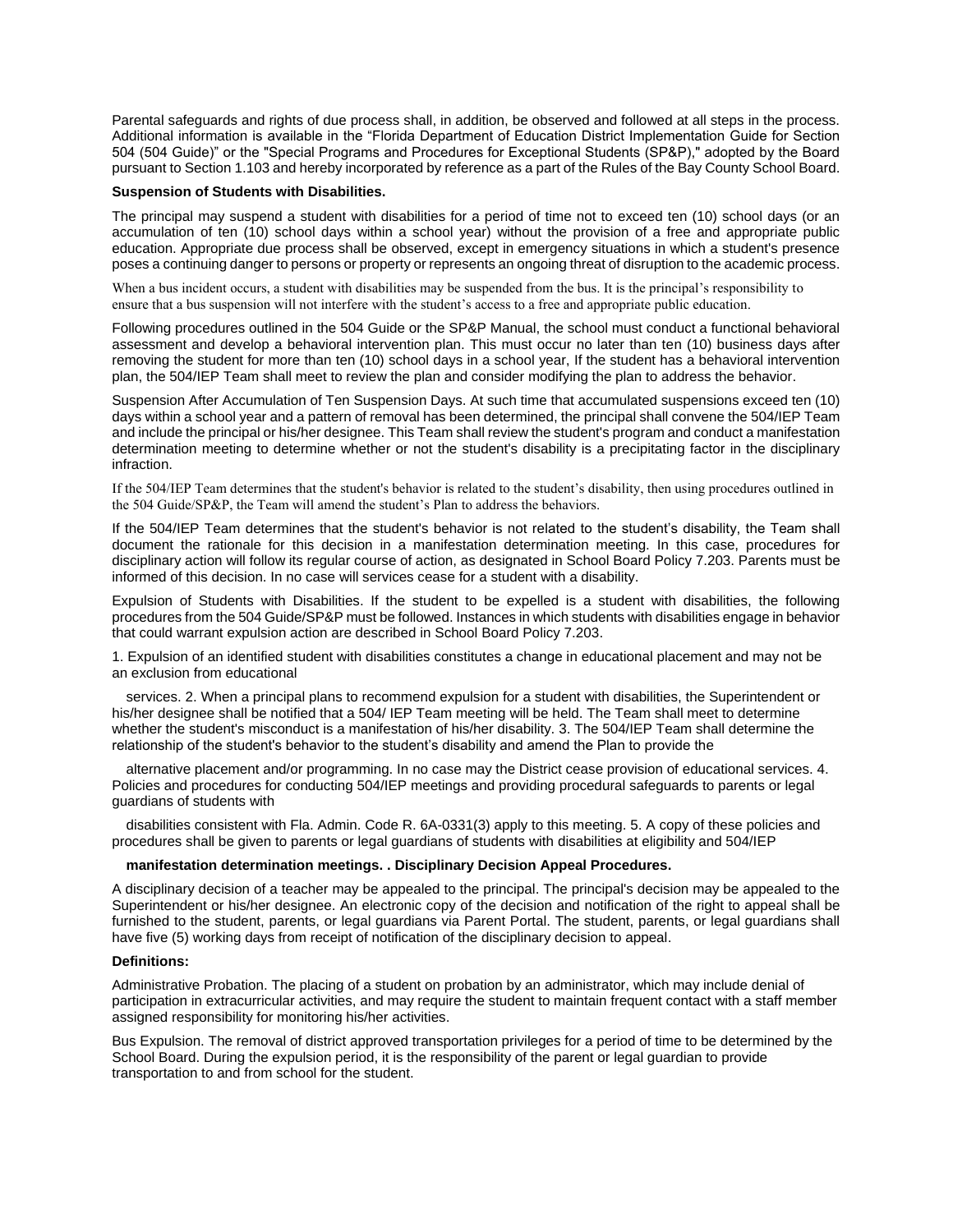Bus Suspension. Bus suspension is defined as the temporary removal of a student from district approved transportation for a period not to exceed ten (10) school days. During the bus suspension period, it is the responsibility of the parent or legal guardian to provide transportation to and from school for the student.

Counseling. Guidance and written direction given to a student in a conference with teachers, Guidance Counselors, and/or school administrators where problems are discussed and future expectations outlined.

Destructive Device. Any bomb, smokebomb, grenade, mine, rocket, missile, pipebomb, or similar device containing an explosive, incendiary, or poison gas and includes any frangible container filled with an explosive, incendiary, explosive gas, or expanding gas, which is designed or so constructed as to explode by such filler and is capable of causing bodily harm or property damage; any combination of parts either designed or intended for use in converting any device into a destructive device and from which a destructive device may be readily assembled; any device declared a destructive device by the Bureau of Alcohol, Tobacco, and Firearms.

Detention. The assignment during non-classroom time of appropriate work, including work details, for misconduct. When a student is to be detained after school hours, the parents or legal guardians shall be notified. Special transportation arrangements necessitated by student detention are the responsibility of the student, parents or legal guardians.

Electronic cigarette (e-cigarette). Any oral device that provides a vapor of liquid nicotine and/or other substance, and the use or inhalation of which simulates smoking. The term shall include any such devices, whether they are manufactured, distributed, marketed or sold as e-cigarette, e-cigars, e-pipes, or under any other product name or descriptor.

Expulsion. Expulsion is defined as the removal of the right and obligation of a student to attend a public school. An expulsion may not exceed a period of time including the remainder of the school year and one (1) additional year.

Firearm. Any weapon (including a starter gun) which will, is designed to, or may readily be converted to expel a projectile by the action of an explosive; the frame or receiver of any such weapon; any firearm muffler or firearm silencer; any destructive device; or any machine gun. The term firearm does not include an antique firearm unless the antique firearm is used in the commission of a crime.

In School Suspension. Students may be removed from class or classes and assigned to alternative education classes or to other activities on the school campus under the supervision of District personnel.

Out-of-School Suspension. Out of school suspension is defined as the temporary removal of a student from the regular school program and all other school sponsored activities for a period not to exceed ten (10) school days with the student being remanded to the custody of his/her parent(s) with specific homework assignments for the student to complete.

Parental Contacts. Contacts through notes, letters, phone calls or conferences between school personnel and parents or legal guardians.

Possession. Possession is defined as found on a student's person, within his/her control, his/her locker or other storage space or his/her vehicle (regardless of ownership of the vehicle) while parked on school property.

School Environmental Safety Incident Reporting (SESIR). Incidents that are against the law or represent serious breaches of the code of student conduct. This includes those incidents considered severe enough to require the involvement of a School Resource Officer (SRO) or incidents to be "Reported to Law Enforcement."

Sexual Harassment. Examples of sexual harassment include unwanted sexual advances or propositions, demands for sexual favors in exchange for favorable treatment, unwanted sexually oriented remarks, verbal abuse of a sexual nature, graphic verbal commentary about an individual's body or sexual prowess, coerced sexual acts of assault, physical contact such as grabbing, pinching, or patting unnecessarily, leering, whistling or gestures of a sexual nature.

Verbal Correction. The verbal correction of a student by any member of the school staff for misconduct in the classroom, hallways, on the school grounds, going to and from school, or while attending school sponsored activities.

Weapon. Any dirk, metallic knuckles, slingshot, billie, tear gas gun, chemical weapon, knife, or any other deadly device except a firearm, a common pocketknife with a blade not exceeding 4", a plastic knife, or a blunt-bladed table knife.

*\*\*\*Portions of this policy are pending final approval of the School Board.*

### **POSSESSION AND USE OF WIRELESS COMMUNICATIONS DEVICES (School Board Policy 7.211).**

For the purposes of this policy, "personal electronic mobile device" ("PEMD") shall include, but not be limited to, the following: cellular or satellite telephones of any type, pocket PCs, laptops, and personal data assistants ("PDA") owned, used or possessed by a student but shall not include such devices if owned and provided for use by the District.

Beginning 2012–2013, Bay District schools will allow the use of personal electronic mobile devices during specified times. Students will be allowed to bring their own device (BYOD). High schools will be allowed to participate in this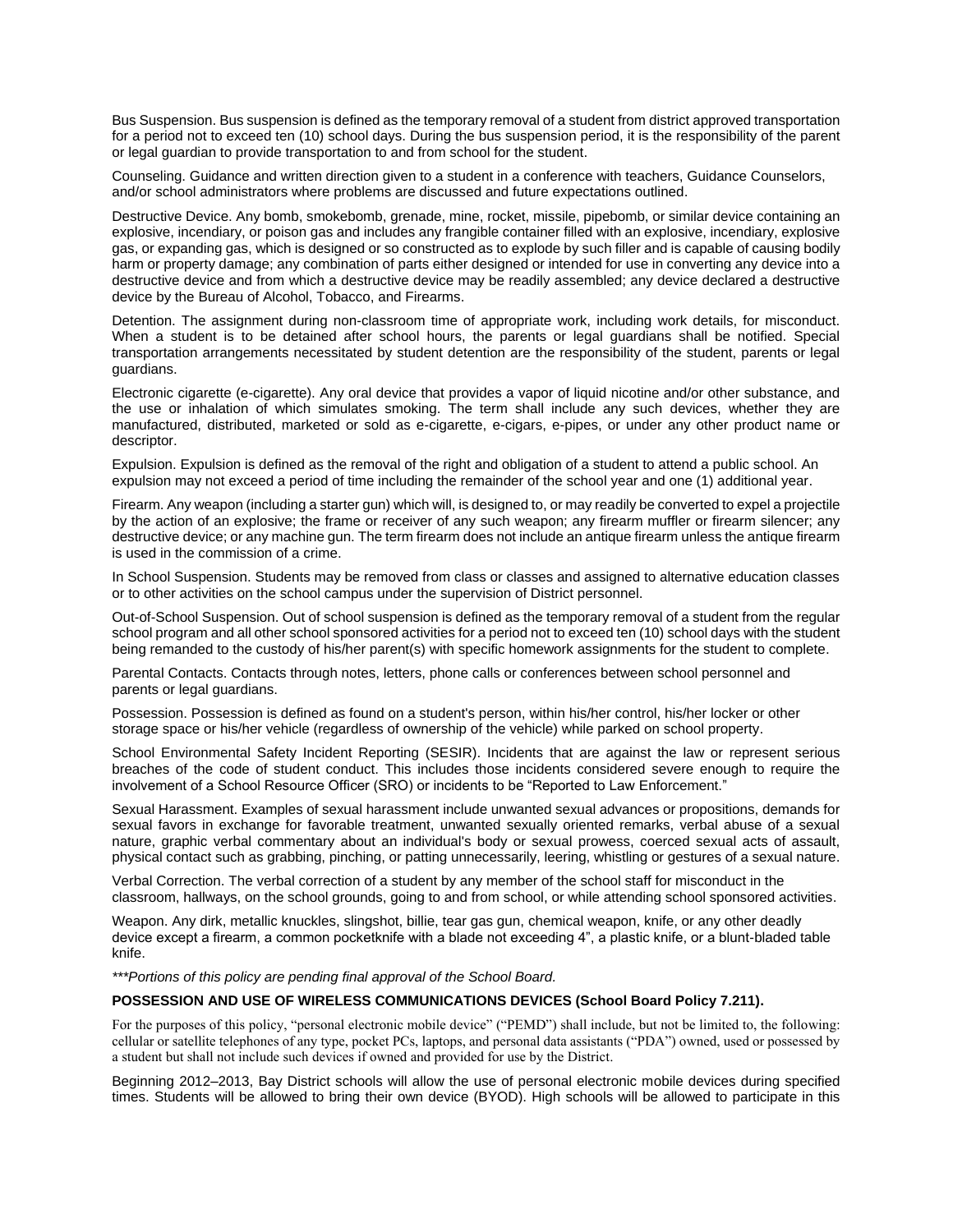initiative beginning with the 2012-2013 school year. Middle and elementary schools will be allowed to use personal electronic mobile devices when wireless infrastructure is available at the school location. BYOD access will be granted only after teachers have participated in BYOD professional development and with the approval of the Superintendent and principal.

It is not mandatory for students to bring their own personal electronic mobile devices. When personal electronic mobile devices are used to enhance student learning in the classroom, students without a PEMD will be provided access to an appropriate digital device. Students who choose to bring their personal electronic mobile devices MUST log in and use BDS filtered wireless network during the school day.

### **NOTE: Students will bring personal electronic mobile devices to school at their own risk. The district WILL NOT be responsible if a phone or other device is lost, stolen, misplaced, damaged, or confiscated. The district WILL NOT be responsible for virus, malware, or other computer related issues associated with connecting to the BDS network.**

Beginning 2012–2013, students may utilize electronic mobile devices in the classroom for educational purposes when the teacher deems appropriate and with a signed AUP on file. While the district encourages students to use electronic mobile devices for educational purposes in the classroom, high school students may use these devices during lunch and before and after school. Middle and elementary students may use these devices before and after school, not during lunch. All students may use devices in the classroom setting with teacher permission and supervision. Use is STRICTLY prohibited for all students during passing periods due to safety issues.

Use of electronic mobile devices during the school day is a privilege. Adherence to the guidelines below is essential to maintaining an academic environment and the integrity of the classroom.

Teachers that wish to allow students to use mobile devices in the classroom must first participate in professional development opportunities provided by the Bay District Schools Instructional Technology Department. ELECTRONIC MOBILE DEVICE GUIDELINES

- Using functions on electronic devices that disrupt the educational environment, from within or from outside the classroom, or violates the rights of others, including, but not limited to using the device to cheat, violate school conduct rules, harass or bully staff or students or use their device for unlawful purposes will be subject to disciplinary action; up to and including suspension, expulsion, and being reported to local authorities.

- Cell phone conversations during instruction or class time should take place only under the supervision of staff personnel unless otherwise

#### directed.

- Using any device that permits recording voice or image of another in any way that disrupts the educational environment, invades privacy of others, or is made without prior consent of individuals being recorded is prohibited. Also, using any device that permits recording voice or image of another to take, disseminate, transfer, or share audio, images, video, or photos that reveal private parts of the body that are ordinarily covered by clothing is prohibited. The possession of pornographic images or video on any electronic device is prohibited.

- Students must comply with staff directives, including but not limited to, using appropriate device volume. When in use, devices must be on

vibrate or silent mode so that no audible tone is heard.

PEMDs misused in accordance with this policy shall be confiscated from the student and only returned to the student's parent upon notification from the school office. Continued misuse of PEMDs may subject the student to disciplinary action, as determined by the principal. Use of a PEMD will subject the student to the possibility of the imposition of disciplinary action by the school or criminal penalties if the PEMD is used for the purposes of a criminal act.

Parents may request special permission for their student to use cellular or satellite telephones if the parent has requested such use in writing to the school principal and has provided a physician's statement that provisions for immediate medical needs are necessary. If such permission is granted by the principal at the principal's discretion, the cellular telephone will be placed on "vibrate" so not to disturb other students. Misuse of the cellular telephone under these circumstances will subject the student to disciplinary actions, as determined by the principal.

## **STUDENT DETENTION, SEARCH, AND SEIZURE (School Board Policy 7.204).**

Any member of the instructional or administrative staff may temporarily detain and question a student when there is reasonable suspicion that the student has committed, is committing, or is about to commit a violation of law or School Board policy. No student shall be temporarily detained longer than is reasonably necessary. Such temporary detention shall not extend beyond the place where it was first effected, or the immediate vicinity thereof. Searches should be conducted discreetly and with an eye toward causing the least amount of embarrassment to the student as possible.